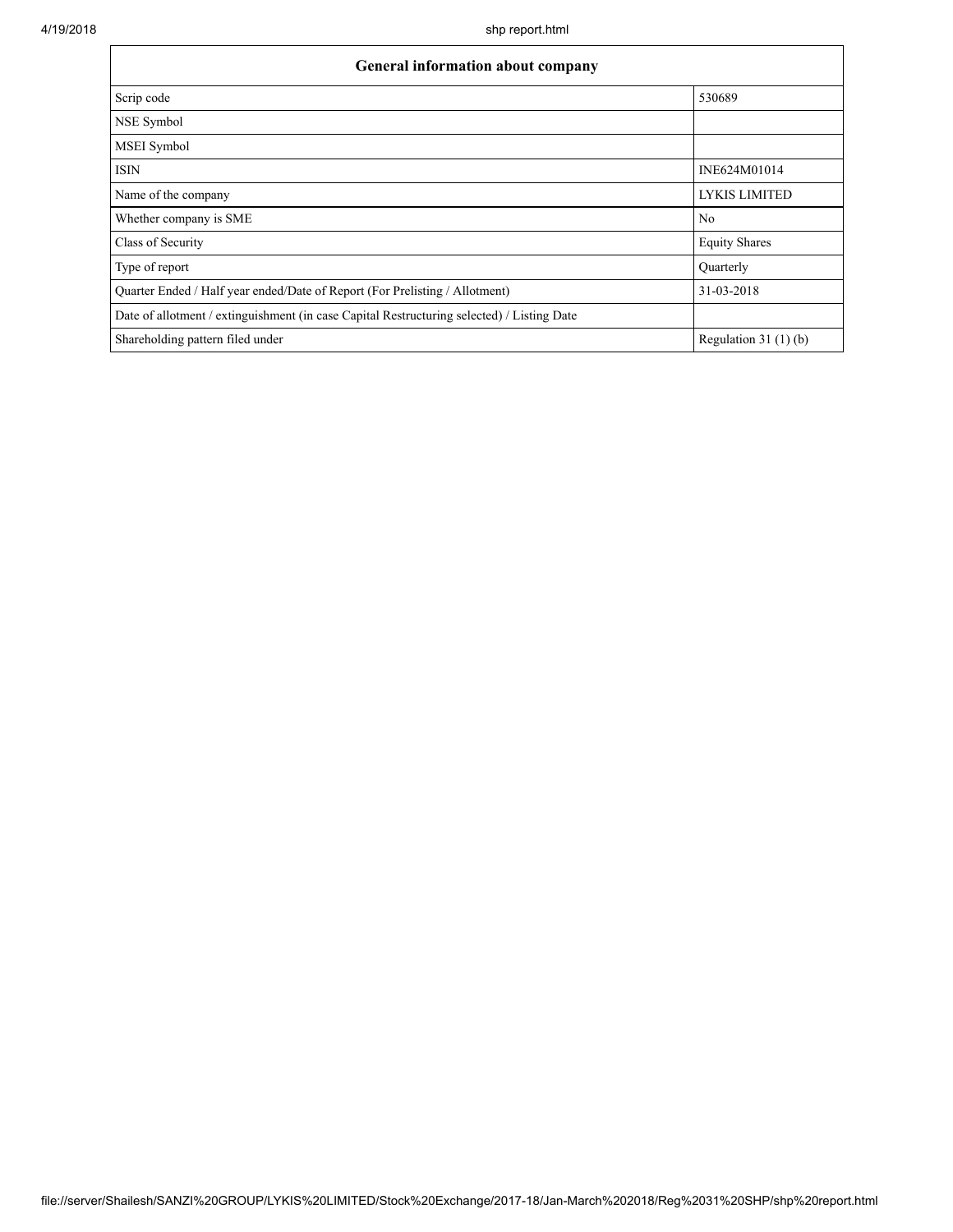|                         | <b>Declaration</b>                                                                        |                |                                |                       |                             |  |  |  |  |  |  |
|-------------------------|-------------------------------------------------------------------------------------------|----------------|--------------------------------|-----------------------|-----------------------------|--|--|--|--|--|--|
| Sr.<br>N <sub>0</sub>   | Particular                                                                                | Yes/No         | Promoter and<br>Promoter Group | Public<br>shareholder | Non Promoter-<br>Non Public |  |  |  |  |  |  |
| $\overline{1}$          | Whether the Listed Entity has issued any partly paid up shares?                           | N <sub>0</sub> | N <sub>0</sub>                 | N <sub>0</sub>        | N <sub>0</sub>              |  |  |  |  |  |  |
| 2                       | Whether the Listed Entity has issued any Convertible Securities<br>?                      | N <sub>0</sub> | N <sub>0</sub>                 | N <sub>0</sub>        | N <sub>0</sub>              |  |  |  |  |  |  |
| $\overline{\mathbf{3}}$ | Whether the Listed Entity has issued any Warrants?                                        | N <sub>0</sub> | N <sub>0</sub>                 | N <sub>0</sub>        | No                          |  |  |  |  |  |  |
| $\overline{4}$          | Whether the Listed Entity has any shares against which<br>depository receipts are issued? | N <sub>0</sub> | N <sub>0</sub>                 | N <sub>0</sub>        | N <sub>0</sub>              |  |  |  |  |  |  |
| $\overline{5}$          | Whether the Listed Entity has any shares in locked-in?                                    | N <sub>0</sub> | N <sub>0</sub>                 | N <sub>0</sub>        | No                          |  |  |  |  |  |  |
| 6                       | Whether any shares held by promoters are pledge or otherwise<br>encumbered?               | N <sub>0</sub> | N <sub>0</sub>                 |                       |                             |  |  |  |  |  |  |
| 7                       | Whether company has equity shares with differential voting<br>rights?                     | N <sub>0</sub> | N <sub>0</sub>                 | N <sub>0</sub>        | N <sub>0</sub>              |  |  |  |  |  |  |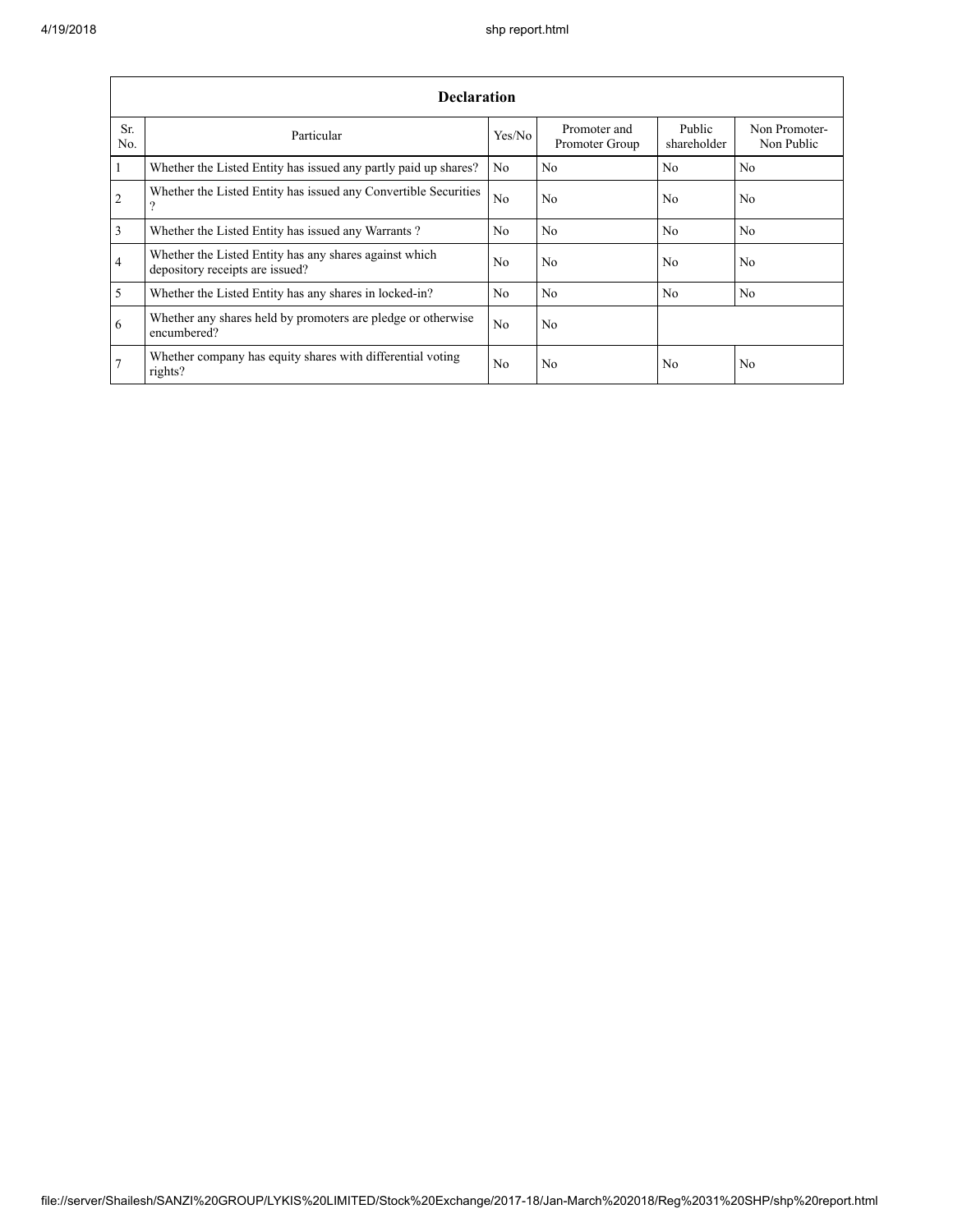|                 | Category                                  | Nos. Of<br>shareholders<br>(III) | No. of<br>fully paid               | No. Of<br>Partly<br>paid-up | No. Of<br>shares         | Total nos.<br>shares         | Shareholding as a<br>% of total no. of | Number of Voting Rights held in each<br>class of securities (IX) |                                         |          |                     |
|-----------------|-------------------------------------------|----------------------------------|------------------------------------|-----------------------------|--------------------------|------------------------------|----------------------------------------|------------------------------------------------------------------|-----------------------------------------|----------|---------------------|
| Category<br>(I) | of<br>shareholder                         |                                  | up equity<br>shares<br>held $(IV)$ | equity                      | underlying<br>Depository | held (VII)                   | shares (calculated<br>as per SCRR,     |                                                                  | No of Voting (XIV) Rights<br>Total as a |          |                     |
|                 | (II)                                      |                                  |                                    | shares<br>held<br>(V)       | Receipts<br>(VI)         | $= (IV) +$<br>$(V)$ + $(VI)$ | $1957)$ (VIII) As a<br>% of $(A+B+C2)$ | Class eg:<br>X                                                   | Class<br>eg:y                           | Total    | $%$ of<br>$(A+B+C)$ |
| (A)             | Promoter<br>&<br>Promoter<br>Group        | 2                                | 6663818                            |                             |                          | 6663818                      | 34.39                                  | 6663818                                                          |                                         | 6663818  | 34.39               |
| (B)             | Public                                    | 2761                             | 12711337                           |                             |                          | 12711337                     | 65.61                                  | 12711337                                                         |                                         | 12711337 | 65.61               |
| (C)             | Non<br>Promoter-<br>Non Public            |                                  |                                    |                             |                          |                              |                                        |                                                                  |                                         |          |                     |
| (C1)            | <b>Shares</b><br>underlying<br><b>DRs</b> |                                  |                                    |                             |                          |                              |                                        |                                                                  |                                         |          |                     |
| (C2)            | Shares held<br>by<br>Employee<br>Trusts   |                                  |                                    |                             |                          |                              |                                        |                                                                  |                                         |          |                     |
|                 | Total                                     | 2763                             | 19375155                           |                             |                          | 19375155                     | 100                                    | 19375155                                                         |                                         | 19375155 | 100                 |

## Table I - Summary Statement holding of specified securities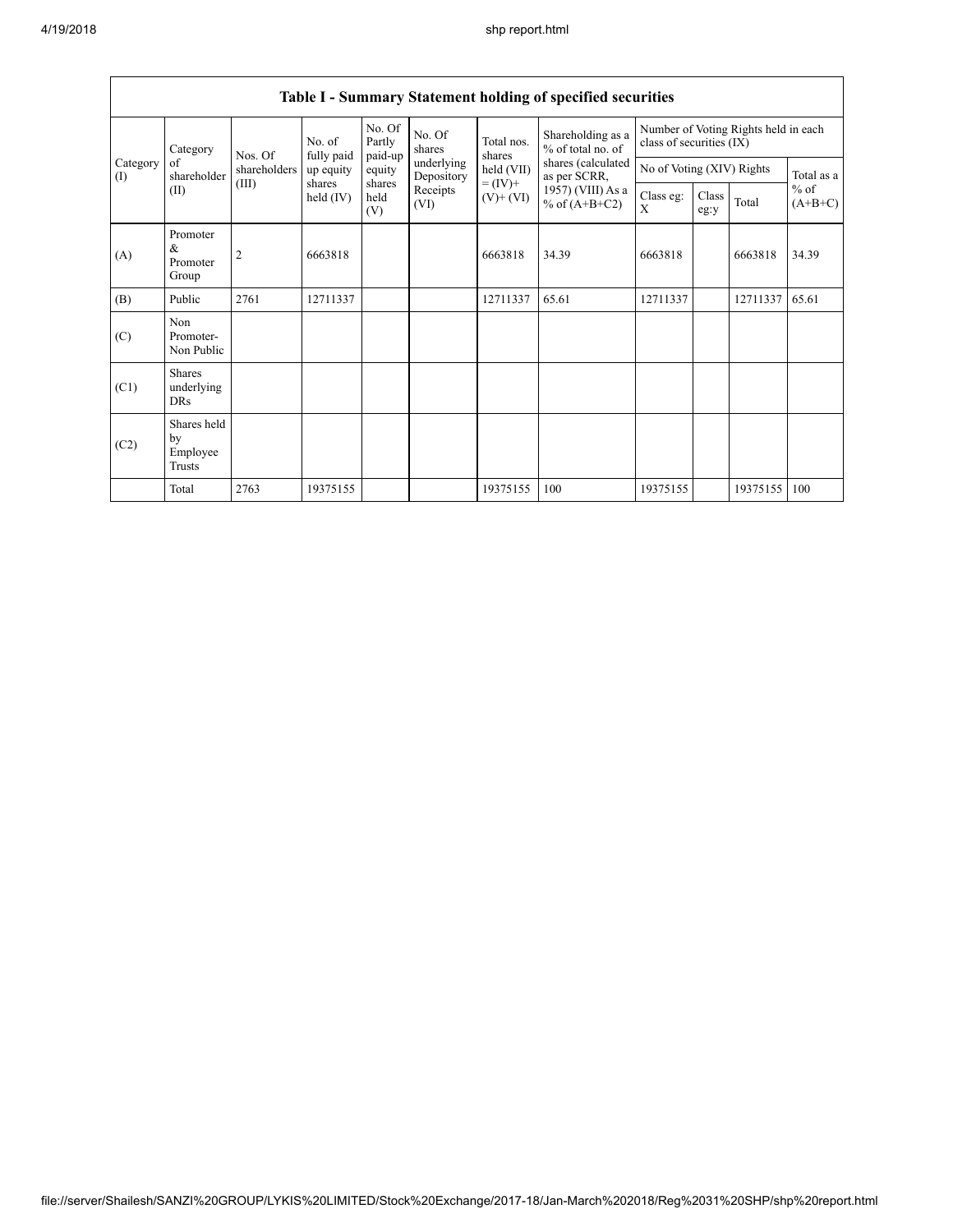|          | Table I - Summary Statement holding of specified securities                                                                                                                                                                                                                                                         |                                                                                            |            |                                                  |                                                                                    |                                                         |                                |                                                                               |  |                                       |  |
|----------|---------------------------------------------------------------------------------------------------------------------------------------------------------------------------------------------------------------------------------------------------------------------------------------------------------------------|--------------------------------------------------------------------------------------------|------------|--------------------------------------------------|------------------------------------------------------------------------------------|---------------------------------------------------------|--------------------------------|-------------------------------------------------------------------------------|--|---------------------------------------|--|
| Category | No. Of Shares<br>No. Of<br>Underlying<br>No. of<br>Shares<br>Shares<br>Outstanding<br>Category<br>Underlying<br>convertible<br>Underlying<br>of<br>Outstanding<br>shareholder<br>Outstanding<br>securities and<br>convertible<br>Warrants<br>No. Of<br>(II)<br>securities<br>$(X_i)$<br>Warrants (Xi)<br>(X)<br>(a) |                                                                                            |            |                                                  | Shareholding, as a %<br>assuming full<br>conversion of<br>convertible securities ( | Number of<br>Locked in<br>shares (XII)                  |                                | Number of<br><b>Shares</b><br>pledged or<br>otherwise<br>encumbered<br>(XIII) |  | Number of<br>equity shares<br>held in |  |
| (1)      |                                                                                                                                                                                                                                                                                                                     | as a percentage of<br>diluted share capital)<br>$(XI) = (VII)+(X) As a %$<br>of $(A+B+C2)$ | No.<br>(a) | As a<br>$%$ of<br>total<br>Shares<br>held<br>(b) | No.<br>(a)                                                                         | As a<br>$%$ of<br>total<br><b>Shares</b><br>held<br>(b) | dematerialized<br>form $(XIV)$ |                                                                               |  |                                       |  |
| (A)      | Promoter<br>$\&$<br>Promoter<br>Group                                                                                                                                                                                                                                                                               |                                                                                            |            |                                                  | 34.39                                                                              |                                                         |                                |                                                                               |  | 6663818                               |  |
| (B)      | Public                                                                                                                                                                                                                                                                                                              |                                                                                            |            |                                                  | 65.61                                                                              |                                                         |                                |                                                                               |  | 3873506                               |  |
| (C)      | Non<br>Promoter-<br>Non Public                                                                                                                                                                                                                                                                                      |                                                                                            |            |                                                  |                                                                                    |                                                         |                                |                                                                               |  |                                       |  |
| (C1)     | <b>Shares</b><br>underlying<br><b>DRs</b>                                                                                                                                                                                                                                                                           |                                                                                            |            |                                                  |                                                                                    |                                                         |                                |                                                                               |  |                                       |  |
| (C2)     | Shares held<br>by<br>Employee<br><b>Trusts</b>                                                                                                                                                                                                                                                                      |                                                                                            |            |                                                  |                                                                                    |                                                         |                                |                                                                               |  |                                       |  |
|          | Total                                                                                                                                                                                                                                                                                                               |                                                                                            |            |                                                  | 100                                                                                |                                                         |                                |                                                                               |  | 10537324                              |  |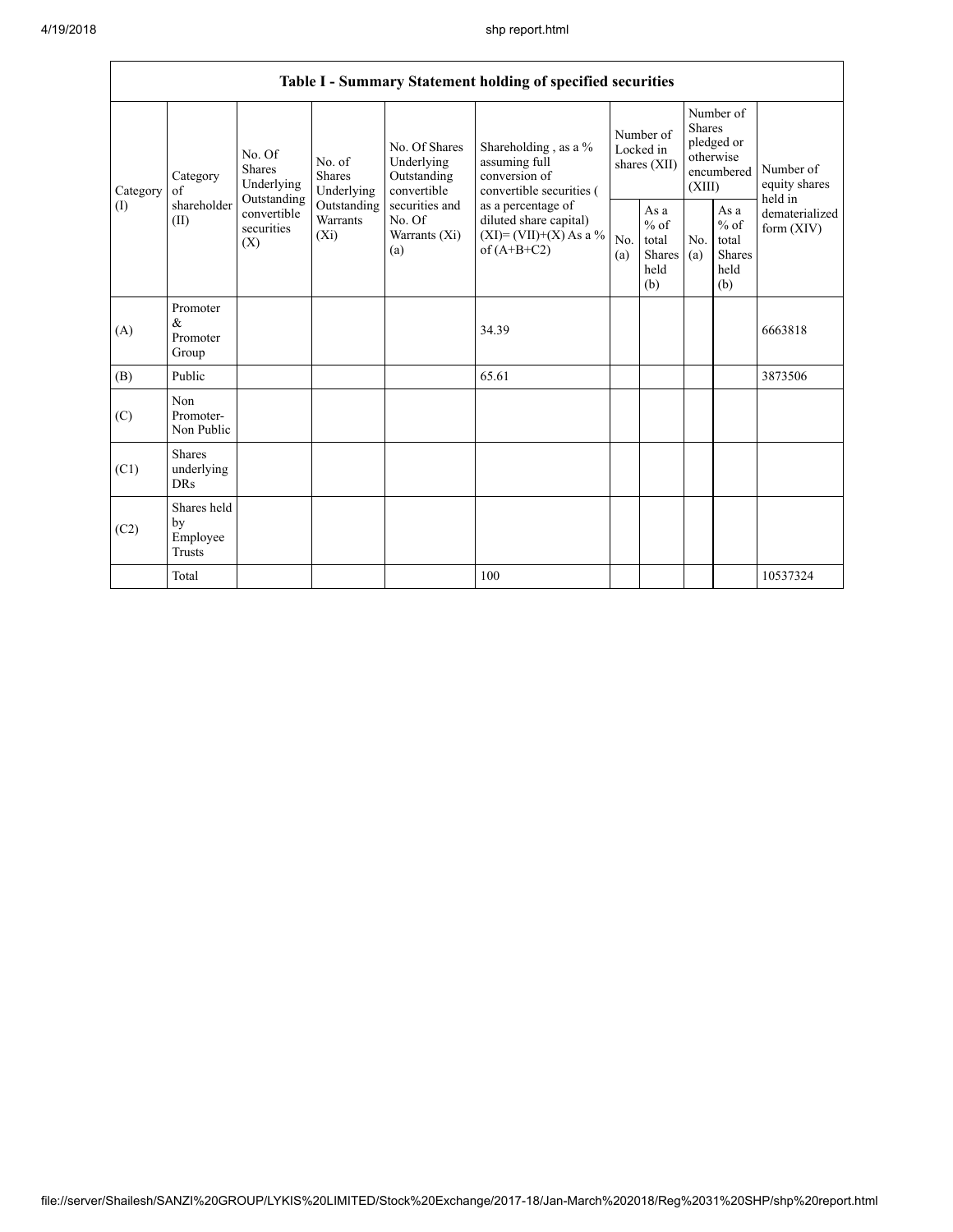|                                                                                                | Table II - Statement showing shareholding pattern of the Promoter and Promoter Group                                   |                                  |                                             |                                 |                                    |                             |                                                  |                                                                  |               |                |                           |
|------------------------------------------------------------------------------------------------|------------------------------------------------------------------------------------------------------------------------|----------------------------------|---------------------------------------------|---------------------------------|------------------------------------|-----------------------------|--------------------------------------------------|------------------------------------------------------------------|---------------|----------------|---------------------------|
|                                                                                                |                                                                                                                        |                                  |                                             | No.<br><b>Of</b>                | No. Of                             | Total nos.                  | Shareholding<br>as a $\%$ of<br>total no. of     | Number of Voting Rights held in each<br>class of securities (IX) |               |                |                           |
| Sr.                                                                                            | Category &<br>Name of the<br>Shareholders (I)                                                                          | Nos. Of<br>shareholders<br>(III) | No. of<br>fully paid<br>up equity<br>shares | Partly<br>paid-<br>up<br>equity | shares<br>underlying<br>Depository | shares<br>held<br>$(VII) =$ | shares<br>(calculated<br>as per                  | No of Voting (XIV) Rights                                        |               |                | Total<br>as a $%$<br>of   |
|                                                                                                |                                                                                                                        |                                  | held $(IV)$                                 | shares<br>held<br>(V)           | Receipts<br>(VI)                   | $(IV)+$<br>$(V)$ + $(VI)$   | SCRR,<br>1957) (VIII)<br>As a % of<br>$(A+B+C2)$ | Class eg:<br>Χ                                                   | Class<br>eg:y | Total          | Total<br>Voting<br>rights |
| $\mathbf{A}$                                                                                   | Table II - Statement showing shareholding pattern of the Promoter and Promoter Group                                   |                                  |                                             |                                 |                                    |                             |                                                  |                                                                  |               |                |                           |
| (1)                                                                                            | Indian                                                                                                                 |                                  |                                             |                                 |                                    |                             |                                                  |                                                                  |               |                |                           |
| (a)                                                                                            | Individuals/Hindu<br>undivided Family                                                                                  | 1                                | 4184383                                     |                                 |                                    | 4184383                     | 21.6                                             | 4184383                                                          |               | 4184383        | 21.6                      |
| (d)                                                                                            | Any Other<br>(specify)                                                                                                 | $\mathbf{1}$                     | 2479435                                     |                                 |                                    | 2479435                     | 12.8                                             | 2479435                                                          |               | 2479435        | 12.8                      |
| Sub-Total<br>(A)(1)                                                                            |                                                                                                                        | $\overline{c}$                   | 6663818                                     |                                 |                                    | 6663818                     | 34.39                                            | 6663818                                                          |               | 6663818        | 34.39                     |
| (2)                                                                                            | Foreign                                                                                                                |                                  |                                             |                                 |                                    |                             |                                                  |                                                                  |               |                |                           |
| Total<br>Shareholding<br>of Promoter<br>and<br>Promoter<br>Group $(A)=$<br>$(A)(1)+(A)$<br>(2) |                                                                                                                        | 2                                | 6663818                                     |                                 |                                    | 6663818                     | 34.39                                            | 6663818                                                          |               | 6663818        | 34.39                     |
| $\, {\bf B}$                                                                                   | Table III - Statement showing shareholding pattern of the Public shareholder                                           |                                  |                                             |                                 |                                    |                             |                                                  |                                                                  |               |                |                           |
| (1)                                                                                            | Institutions                                                                                                           |                                  |                                             |                                 |                                    |                             |                                                  |                                                                  |               |                |                           |
| (3)                                                                                            | Non-institutions                                                                                                       |                                  |                                             |                                 |                                    |                             |                                                  |                                                                  |               |                |                           |
| (a(i))                                                                                         | Individuals -<br>i.Individual<br>shareholders<br>holding nominal<br>share capital up<br>to Rs. 2 lakhs.                | 2647                             | 1772452                                     |                                 |                                    | 1772452                     | 9.15                                             | 1772452                                                          |               | 1772452        | 9.15                      |
| (a(ii))                                                                                        | Individuals - ii.<br>Individual<br>shareholders<br>holding nominal 23<br>share capital in<br>excess of Rs. 2<br>lakhs. |                                  | 10332582                                    |                                 |                                    | 10332582 53.33              |                                                  | 10332582                                                         |               | 10332582 53.33 |                           |
| (e)                                                                                            | Any Other<br>(specify)                                                                                                 | 91                               | 606303                                      |                                 |                                    | 606303                      | 3.13                                             | 606303                                                           |               | 606303         | 3.13                      |
| Sub-Total<br>(B)(3)                                                                            |                                                                                                                        | 2761                             | 12711337                                    |                                 |                                    | 12711337                    | 65.61                                            | 12711337                                                         |               | 12711337       | 65.61                     |
| <b>Total Public</b><br>Shareholding<br>$(B)=(B)(1)+$<br>$(B)(2)+(B)$<br>(3)                    |                                                                                                                        | 2761                             | 12711337                                    |                                 |                                    | 12711337                    | 65.61                                            | 12711337                                                         |               | 12711337       | 65.61                     |
| ${\bf C}$                                                                                      | Table IV - Statement showing shareholding pattern of the Non Promoter- Non Public shareholder                          |                                  |                                             |                                 |                                    |                             |                                                  |                                                                  |               |                |                           |
| Total (<br>$A+B+C2$ )                                                                          |                                                                                                                        | 2763                             | 19375155                                    |                                 |                                    | 19375155                    | 100                                              | 19375155                                                         |               | 19375155       | 100                       |
| Total<br>$(A+B+C)$                                                                             |                                                                                                                        | 2763                             | 19375155                                    |                                 |                                    | 19375155 100                |                                                  | 19375155                                                         |               | 19375155       | 100                       |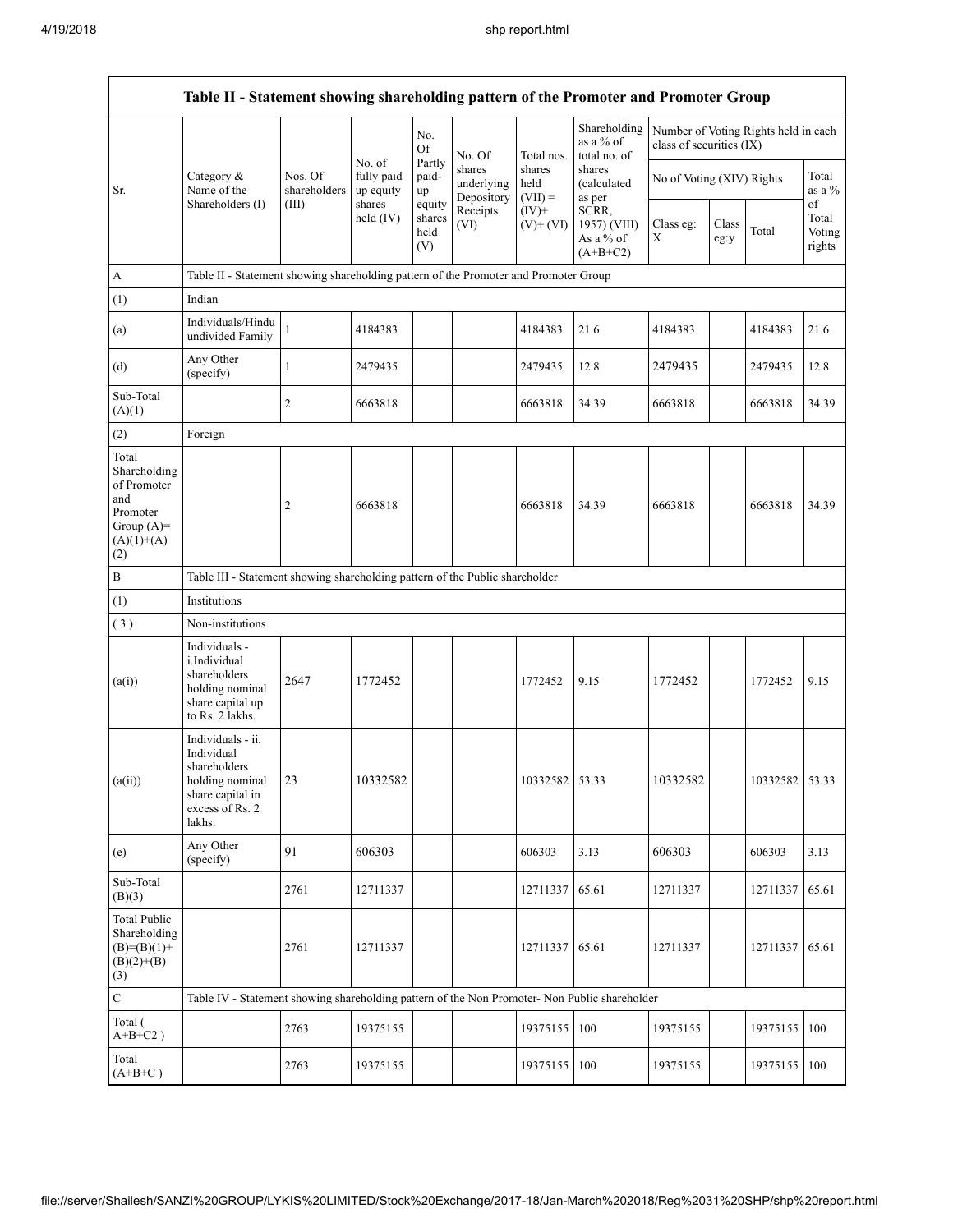|                                                                                         |                                                                                                                                |                         |                                                           | Table II - Statement showing shareholding pattern of the Promoter and Promoter Group          |                                        |                                                  |                                                                               |                                                  |                                       |
|-----------------------------------------------------------------------------------------|--------------------------------------------------------------------------------------------------------------------------------|-------------------------|-----------------------------------------------------------|-----------------------------------------------------------------------------------------------|----------------------------------------|--------------------------------------------------|-------------------------------------------------------------------------------|--------------------------------------------------|---------------------------------------|
| Sr.                                                                                     | No. Of<br>No. of<br><b>Shares</b><br><b>Shares</b><br>Underlying<br>Outstanding<br>convertible<br>securities<br>$(X_i)$<br>(X) | Underlying              | No. Of Shares<br>Underlying<br>Outstanding<br>convertible | Shareholding, as a %<br>assuming full conversion of<br>convertible securities (as a           | Number of<br>Locked in<br>shares (XII) |                                                  | Number of<br><b>Shares</b><br>pledged or<br>otherwise<br>encumbered<br>(XIII) |                                                  | Number of<br>equity shares<br>held in |
|                                                                                         |                                                                                                                                | Outstanding<br>Warrants | securities and<br>No. Of Warrants<br>(Xi)(a)              | percentage of diluted share<br>capital) $(XI) = (VII)+(X) As$<br>a % of $(A+B+C2)$            |                                        | As a<br>$%$ of<br>total<br>Shares<br>held<br>(b) | No.<br>(a)                                                                    | As a<br>$%$ of<br>total<br>Shares<br>held<br>(b) | dematerialized<br>form $(XIV)$        |
| $\mathbf{A}$                                                                            |                                                                                                                                |                         |                                                           | Table II - Statement showing shareholding pattern of the Promoter and Promoter Group          |                                        |                                                  |                                                                               |                                                  |                                       |
| (1)                                                                                     | Indian                                                                                                                         |                         |                                                           |                                                                                               |                                        |                                                  |                                                                               |                                                  |                                       |
| (a)                                                                                     |                                                                                                                                |                         |                                                           | 21.6                                                                                          |                                        |                                                  |                                                                               |                                                  | 4184383                               |
| (d)                                                                                     |                                                                                                                                |                         |                                                           | 12.8                                                                                          |                                        |                                                  |                                                                               |                                                  | 2479435                               |
| Sub-Total (A)<br>(1)                                                                    |                                                                                                                                |                         |                                                           | 34.39                                                                                         |                                        |                                                  |                                                                               |                                                  | 6663818                               |
| (2)                                                                                     | Foreign                                                                                                                        |                         |                                                           |                                                                                               |                                        |                                                  |                                                                               |                                                  |                                       |
| Total<br>Shareholding<br>of Promoter<br>and Promoter<br>Group $(A)=$<br>$(A)(1)+(A)(2)$ |                                                                                                                                |                         |                                                           | 34.39                                                                                         |                                        |                                                  |                                                                               |                                                  | 6663818                               |
| $\, {\bf B}$                                                                            |                                                                                                                                |                         |                                                           | Table III - Statement showing shareholding pattern of the Public shareholder                  |                                        |                                                  |                                                                               |                                                  |                                       |
| (1)                                                                                     | Institutions                                                                                                                   |                         |                                                           |                                                                                               |                                        |                                                  |                                                                               |                                                  |                                       |
| (3)                                                                                     | Non-institutions                                                                                                               |                         |                                                           |                                                                                               |                                        |                                                  |                                                                               |                                                  |                                       |
| (a(i))                                                                                  |                                                                                                                                |                         |                                                           | 9.15                                                                                          |                                        |                                                  |                                                                               |                                                  | 1267946                               |
| (a(ii))                                                                                 |                                                                                                                                |                         |                                                           | 53.33                                                                                         |                                        |                                                  |                                                                               |                                                  | 2174357                               |
| (e)                                                                                     |                                                                                                                                |                         |                                                           | 3.13                                                                                          |                                        |                                                  |                                                                               |                                                  | 431203                                |
| Sub-Total (B)<br>(3)                                                                    |                                                                                                                                |                         |                                                           | 65.61                                                                                         |                                        |                                                  |                                                                               |                                                  | 3873506                               |
| <b>Total Public</b><br>Shareholding<br>$(B)=(B)(1)+$<br>$(B)(2)+(B)(3)$                 |                                                                                                                                |                         |                                                           | 65.61                                                                                         |                                        |                                                  |                                                                               |                                                  | 3873506                               |
| $\mathbf C$                                                                             |                                                                                                                                |                         |                                                           | Table IV - Statement showing shareholding pattern of the Non Promoter- Non Public shareholder |                                        |                                                  |                                                                               |                                                  |                                       |
| Total (<br>$A+B+C2$ )                                                                   |                                                                                                                                |                         |                                                           | 100                                                                                           |                                        |                                                  |                                                                               |                                                  | 10537324                              |
| Total (A+B+C<br>$\lambda$                                                               |                                                                                                                                |                         |                                                           | 100                                                                                           |                                        |                                                  |                                                                               |                                                  | 10537324                              |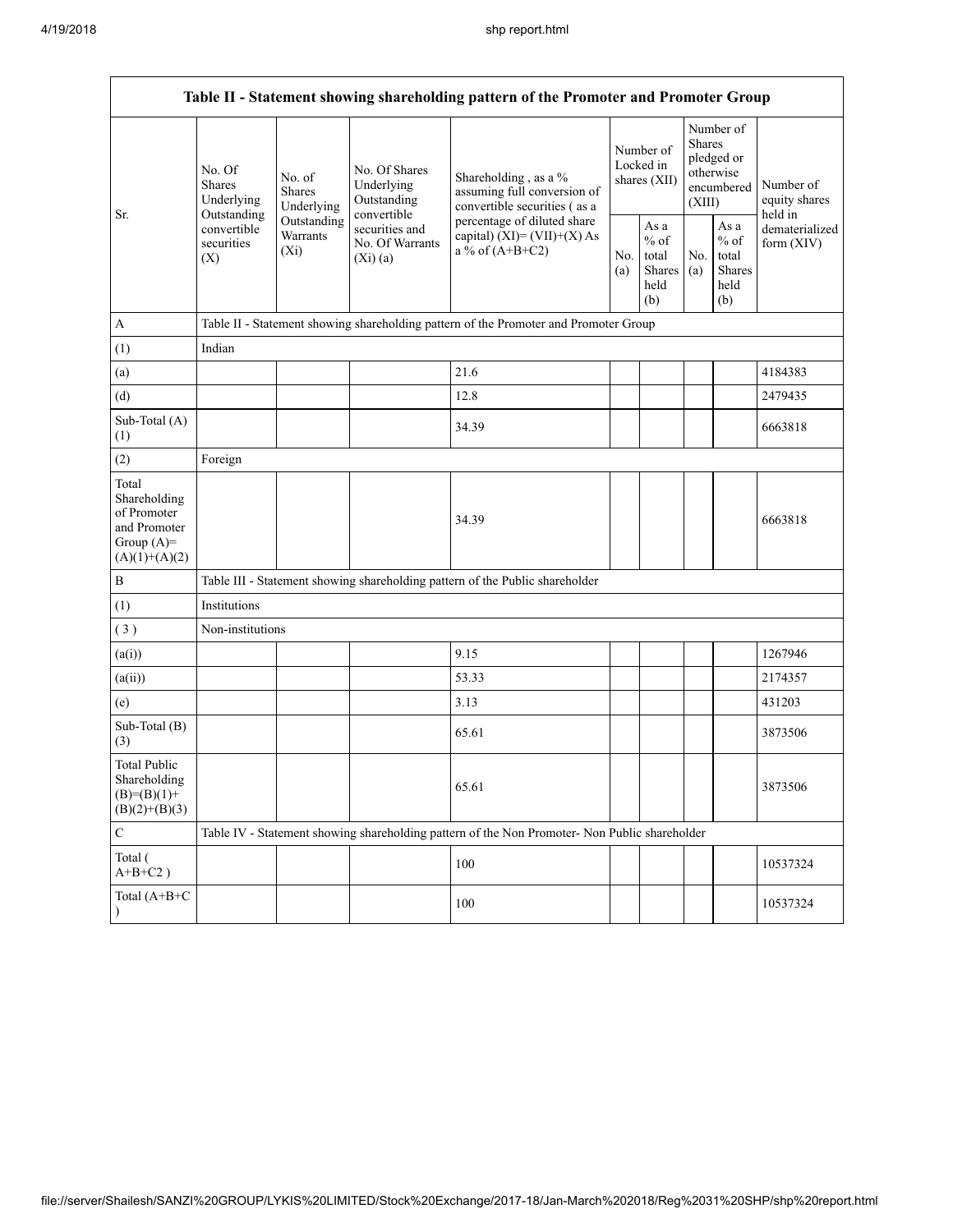|                                                                                                                                                                                          | Individuals/Hindu undivided Family                            |                       |  |  |  |  |  |  |
|------------------------------------------------------------------------------------------------------------------------------------------------------------------------------------------|---------------------------------------------------------------|-----------------------|--|--|--|--|--|--|
| Searial No.                                                                                                                                                                              | $\mathbf{1}$                                                  |                       |  |  |  |  |  |  |
| Name of the<br>Shareholders (I)                                                                                                                                                          | Vijay Kedia                                                   | Click here to go back |  |  |  |  |  |  |
| PAN(II)                                                                                                                                                                                  | AADPK5277D                                                    | Total                 |  |  |  |  |  |  |
| No. of fully paid<br>up equity shares<br>$\text{held}(\text{IV})$                                                                                                                        | 4184383                                                       | 4184383               |  |  |  |  |  |  |
| No. Of Partly paid-<br>up equity shares<br>held(V)                                                                                                                                       |                                                               |                       |  |  |  |  |  |  |
| No. Of shares<br>underlying<br>Depository<br>Receipts (VI)                                                                                                                               |                                                               |                       |  |  |  |  |  |  |
| Total nos. shares<br>held $(VII) = (IV) +$<br>$(V)$ + $(VI)$                                                                                                                             | 4184383                                                       | 4184383               |  |  |  |  |  |  |
| Shareholding as a<br>% of total no. of<br>shares (calculated<br>as per SCRR,<br>1957) (VIII) As a<br>% of $(A+B+C2)$                                                                     | 21.6                                                          | 21.6                  |  |  |  |  |  |  |
|                                                                                                                                                                                          | Number of Voting Rights held in each class of securities (IX) |                       |  |  |  |  |  |  |
| Class eg:X                                                                                                                                                                               | 4184383                                                       | 4184383               |  |  |  |  |  |  |
| Class eg:y                                                                                                                                                                               |                                                               |                       |  |  |  |  |  |  |
| Total                                                                                                                                                                                    | 4184383                                                       | 4184383               |  |  |  |  |  |  |
| Total as a % of<br>Total Voting rights                                                                                                                                                   | 21.6                                                          | 21.6                  |  |  |  |  |  |  |
| No. Of Shares<br>Underlying<br>Outstanding<br>convertible<br>securities $(X)$                                                                                                            |                                                               |                       |  |  |  |  |  |  |
| No. of Shares<br>Underlying<br>Outstanding<br>Warrants $(X_i)$                                                                                                                           |                                                               |                       |  |  |  |  |  |  |
| No. Of Shares<br>Underlying<br>Outstanding<br>convertible<br>securities and No.<br>Of Warrants (Xi)<br>(a)                                                                               |                                                               |                       |  |  |  |  |  |  |
| Shareholding, as a<br>% assuming full<br>conversion of<br>convertible<br>securities (as a<br>percentage of<br>diluted share<br>capital) (XI)=<br>$(VII)+(Xi)(a)$ As a<br>% of $(A+B+C2)$ | 21.6                                                          | 21.6                  |  |  |  |  |  |  |
| Number of Locked in shares (XII)                                                                                                                                                         |                                                               |                       |  |  |  |  |  |  |
| No. $(a)$                                                                                                                                                                                |                                                               |                       |  |  |  |  |  |  |
| As a % of total<br>Shares held (b)                                                                                                                                                       |                                                               |                       |  |  |  |  |  |  |
|                                                                                                                                                                                          | Number of Shares pledged or otherwise encumbered (XIII)       |                       |  |  |  |  |  |  |
| No. $(a)$                                                                                                                                                                                |                                                               |                       |  |  |  |  |  |  |
|                                                                                                                                                                                          |                                                               |                       |  |  |  |  |  |  |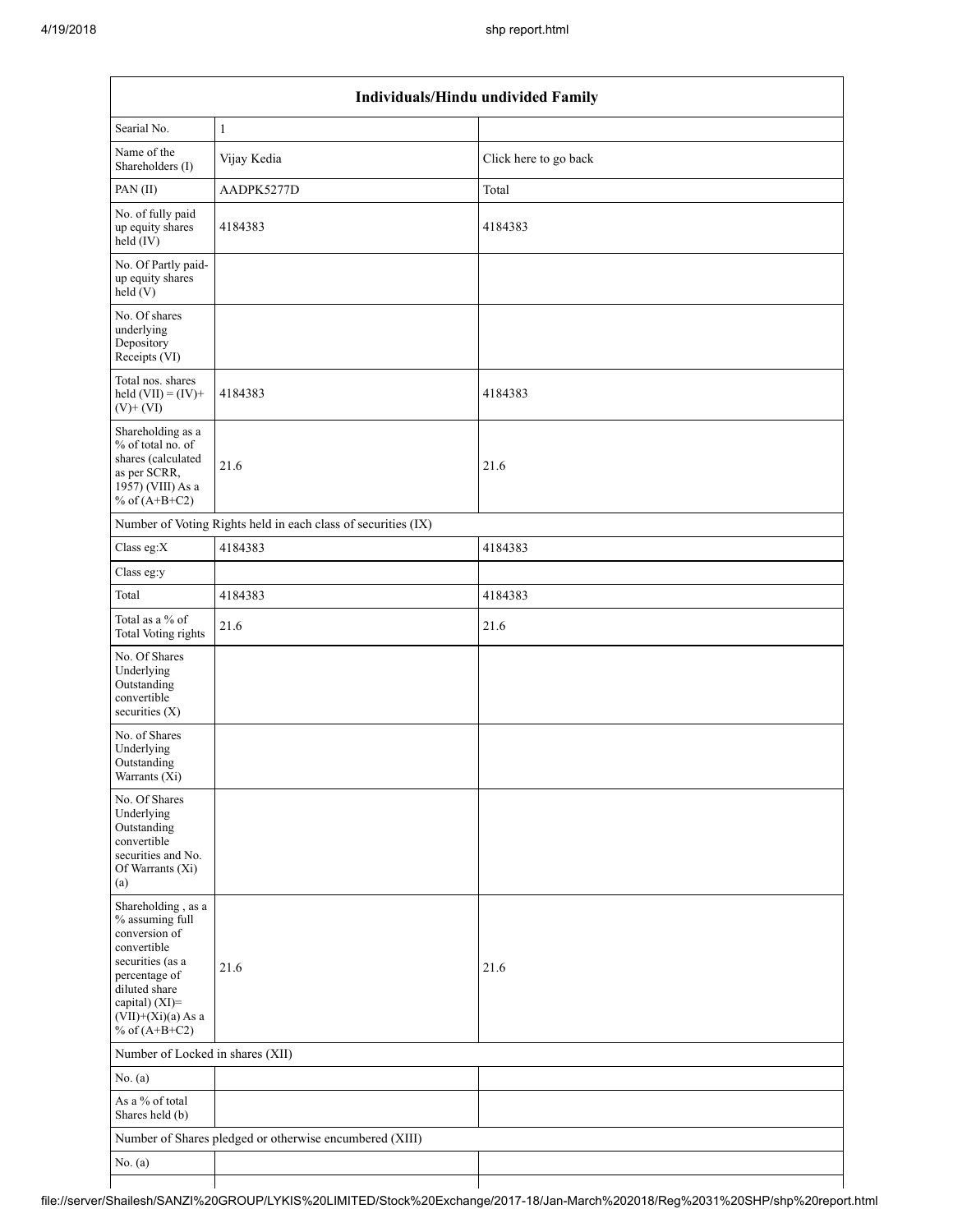## 4/19/2018 shp report.html

| As a % of total<br>Shares held (b)                                   |                              |         |  |  |  |  |  |  |
|----------------------------------------------------------------------|------------------------------|---------|--|--|--|--|--|--|
| Number of equity<br>shares held in<br>dematerialized<br>form $(XIV)$ | 4184383                      | 4184383 |  |  |  |  |  |  |
|                                                                      | Reason for not providing PAN |         |  |  |  |  |  |  |
| Reason for not<br>providing PAN                                      |                              |         |  |  |  |  |  |  |
| Shareholder type                                                     | Promoter                     |         |  |  |  |  |  |  |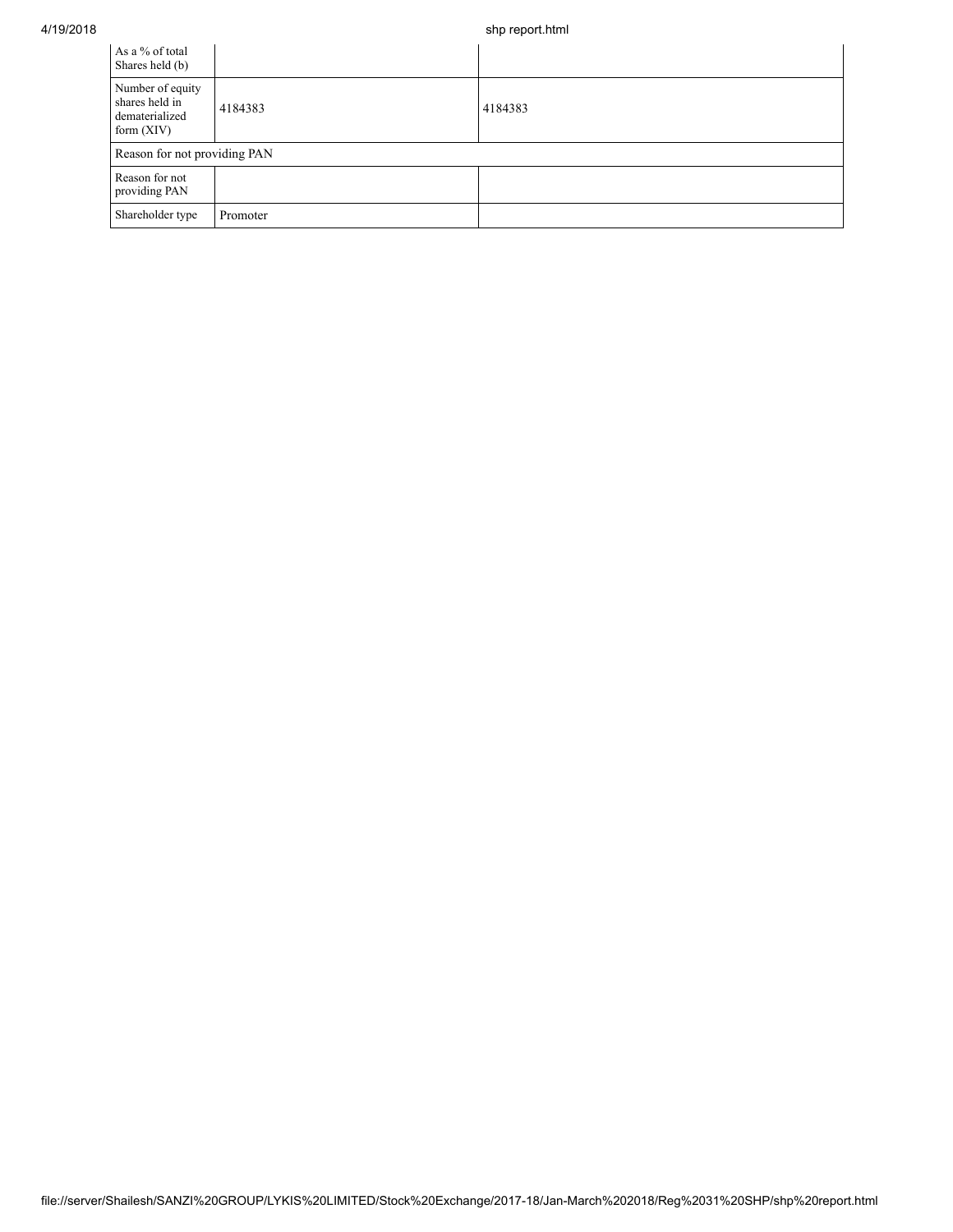|                                                                                                                                                                                      | Any Other (specify)                                           |                       |  |  |  |  |  |  |  |  |
|--------------------------------------------------------------------------------------------------------------------------------------------------------------------------------------|---------------------------------------------------------------|-----------------------|--|--|--|--|--|--|--|--|
| Searial No.                                                                                                                                                                          | $\mathbf{1}$                                                  |                       |  |  |  |  |  |  |  |  |
| Category                                                                                                                                                                             | <b>Bodies Corporate</b>                                       | Click here to go back |  |  |  |  |  |  |  |  |
| Name of the<br>Shareholders (I)                                                                                                                                                      | Kedia Securities Private Limited                              |                       |  |  |  |  |  |  |  |  |
| PAN(II)                                                                                                                                                                              | AAACK1834H                                                    | Total                 |  |  |  |  |  |  |  |  |
| No. of the<br>Shareholders (I)                                                                                                                                                       | $\mathbf{1}$                                                  | 1                     |  |  |  |  |  |  |  |  |
| No. of fully paid<br>up equity shares<br>held (IV)                                                                                                                                   | 2479435                                                       | 2479435               |  |  |  |  |  |  |  |  |
| No. Of Partly paid-<br>up equity shares<br>held(V)                                                                                                                                   |                                                               |                       |  |  |  |  |  |  |  |  |
| No. Of shares<br>underlying<br>Depository<br>Receipts (VI)                                                                                                                           |                                                               |                       |  |  |  |  |  |  |  |  |
| Total nos. shares<br>held $(VII) = (IV) +$<br>$(V)$ + $(VI)$                                                                                                                         | 2479435                                                       | 2479435               |  |  |  |  |  |  |  |  |
| Shareholding as a<br>% of total no. of<br>shares (calculated<br>as per SCRR,<br>$19\overline{57}$ ) (VIII) As a<br>% of $(A+B+C2)$                                                   | 12.8                                                          | 12.8                  |  |  |  |  |  |  |  |  |
|                                                                                                                                                                                      | Number of Voting Rights held in each class of securities (IX) |                       |  |  |  |  |  |  |  |  |
| Class eg: X                                                                                                                                                                          | 2479435                                                       | 2479435               |  |  |  |  |  |  |  |  |
| Class eg:y                                                                                                                                                                           |                                                               |                       |  |  |  |  |  |  |  |  |
| Total                                                                                                                                                                                | 2479435                                                       | 2479435               |  |  |  |  |  |  |  |  |
| Total as a % of<br><b>Total Voting rights</b>                                                                                                                                        | 12.8                                                          | 12.8                  |  |  |  |  |  |  |  |  |
| No. Of Shares<br>Underlying<br>Outstanding<br>convertible<br>securities $(X)$                                                                                                        |                                                               |                       |  |  |  |  |  |  |  |  |
| No. of Shares<br>Underlying<br>Outstanding<br>Warrants (Xi)                                                                                                                          |                                                               |                       |  |  |  |  |  |  |  |  |
| No. Of Shares<br>Underlying<br>Outstanding<br>convertible<br>securities and No.<br>Of Warrants (Xi)<br>(a)                                                                           |                                                               |                       |  |  |  |  |  |  |  |  |
| Shareholding, as a<br>% assuming full<br>conversion of<br>convertible<br>securities (as a<br>percentage of<br>diluted share<br>capital) (XI)=<br>$(VII)+(X)$ As a %<br>of $(A+B+C2)$ | 12.8                                                          | 12.8                  |  |  |  |  |  |  |  |  |
| Number of Locked in shares (XII)                                                                                                                                                     |                                                               |                       |  |  |  |  |  |  |  |  |
| No. (a)                                                                                                                                                                              |                                                               |                       |  |  |  |  |  |  |  |  |
| As a % of total                                                                                                                                                                      |                                                               |                       |  |  |  |  |  |  |  |  |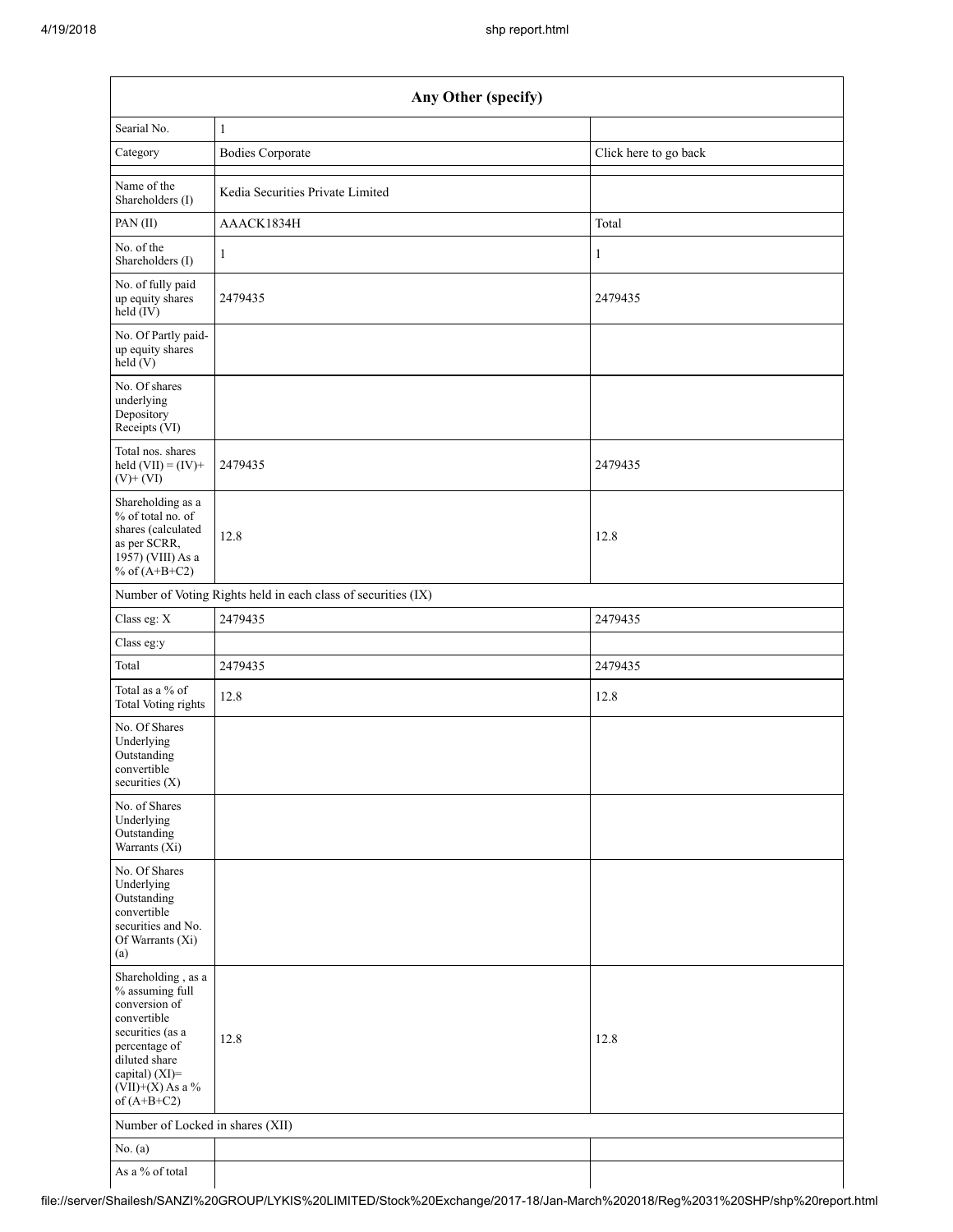| Shares held (b)                                                      |                                                         |         |
|----------------------------------------------------------------------|---------------------------------------------------------|---------|
|                                                                      | Number of Shares pledged or otherwise encumbered (XIII) |         |
| No. $(a)$                                                            |                                                         |         |
| As a % of total<br>Shares held (b)                                   |                                                         |         |
| Number of equity<br>shares held in<br>dematerialized<br>form $(XIV)$ | 2479435                                                 | 2479435 |
| Reason for not providing PAN                                         |                                                         |         |
| Reason for not<br>providing PAN                                      |                                                         |         |
| Shareholder type                                                     | Promoter                                                |         |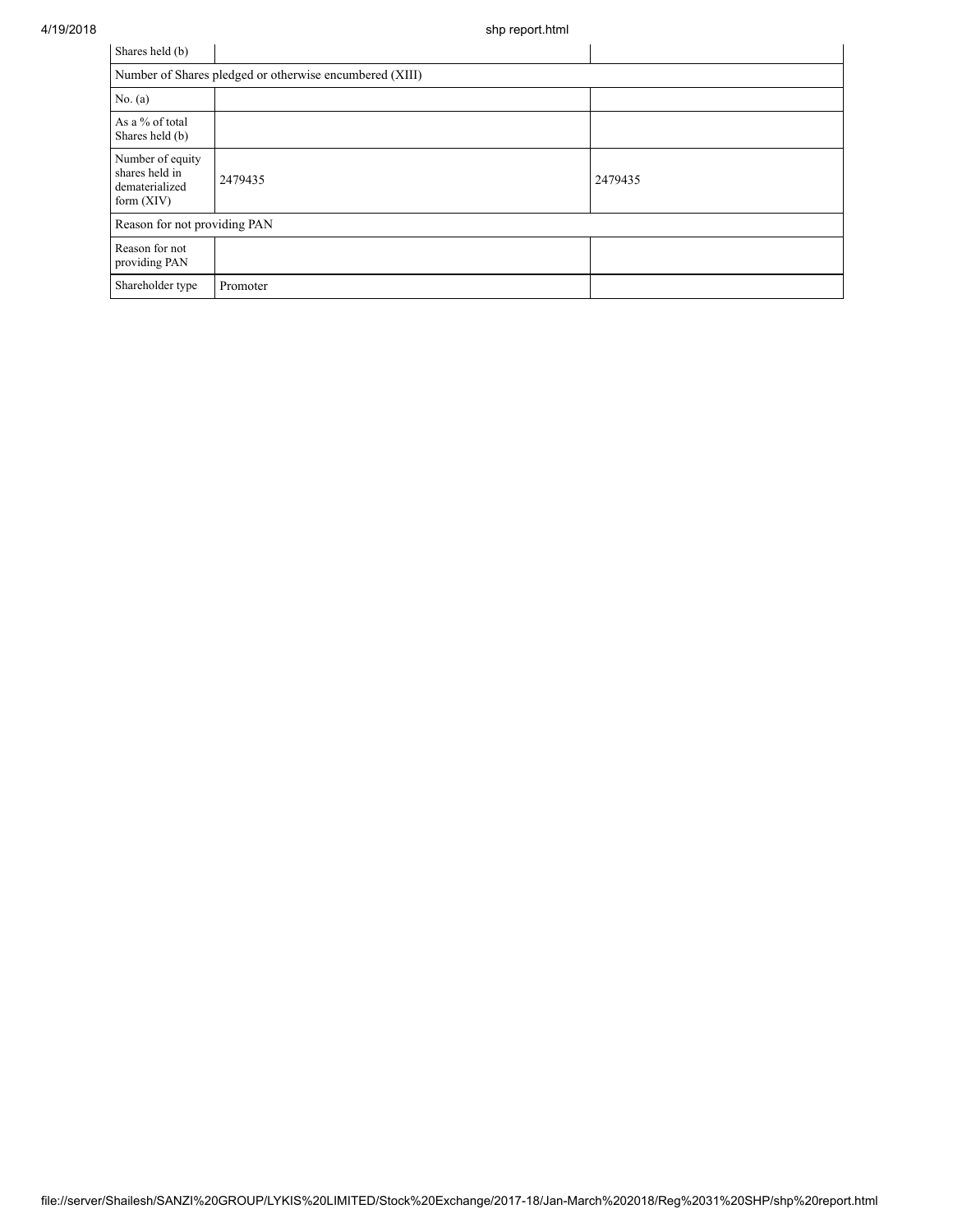| Searial No.                                                                                                                                                                          | $\,1\,$                                                       | $\overline{c}$           | $\overline{3}$           | $\overline{4}$       | 5                      | 6                     |
|--------------------------------------------------------------------------------------------------------------------------------------------------------------------------------------|---------------------------------------------------------------|--------------------------|--------------------------|----------------------|------------------------|-----------------------|
| Name of the<br>Shareholders (I)                                                                                                                                                      | Nazim Sadarudin<br>Charania                                   | Salim Anwarali<br>Kamani | Sajid Umedali<br>Dhorlia | Pawan Kumar<br>Gupta | Anirudh Anil<br>Gaggar | Aditya Anil<br>Gaggar |
| PAN(II)                                                                                                                                                                              | ARWPC3966G                                                    | CFOPK5219N               | BBTPD1272J               | ABEPG9619C           | ARPPG6496G             | ALXPG6294L            |
| No. of fully paid<br>up equity shares<br>held (IV)                                                                                                                                   | 2998585                                                       | 2441170                  | 2359370                  | 939359               | 477422                 | 476777                |
| No. Of Partly paid-<br>up equity shares<br>held(V)                                                                                                                                   |                                                               |                          |                          |                      |                        |                       |
| No. Of shares<br>underlying<br>Depository<br>Receipts (VI)                                                                                                                           |                                                               |                          |                          |                      |                        |                       |
| Total nos. shares<br>held $(VII) = (IV) +$<br>$(V)$ + $(VI)$                                                                                                                         | 2998585                                                       | 2441170                  | 2359370                  | 939359               | 477422                 | 476777                |
| Shareholding as a<br>% of total no. of<br>shares (calculated<br>as per SCRR,<br>1957) (VIII) As a<br>% of $(A+B+C2)$                                                                 | 15.48                                                         | 12.6                     | 12.18                    | 4.85                 | 2.46                   | 2.46                  |
|                                                                                                                                                                                      | Number of Voting Rights held in each class of securities (IX) |                          |                          |                      |                        |                       |
| Class eg: X                                                                                                                                                                          | 2998585                                                       | 2441170                  | 2359370                  | 939359               | 477422                 | 476777                |
| Class eg:y                                                                                                                                                                           |                                                               |                          |                          |                      |                        |                       |
| Total                                                                                                                                                                                | 2998585                                                       | 2441170                  | 2359370                  | 939359               | 477422                 | 476777                |
| Total as a % of<br>Total Voting rights                                                                                                                                               | 15.48                                                         | 12.6                     | 12.18                    | 4.85                 | 2.46                   | 2.46                  |
| No. Of Shares<br>Underlying<br>Outstanding<br>convertible<br>securities $(X)$                                                                                                        |                                                               |                          |                          |                      |                        |                       |
| No. of Shares<br>Underlying<br>Outstanding<br>Warrants (Xi)                                                                                                                          |                                                               |                          |                          |                      |                        |                       |
| No. Of Shares<br>Underlying<br>Outstanding<br>convertible<br>securities and No.<br>Of Warrants (Xi)<br>(a)                                                                           |                                                               |                          |                          |                      |                        |                       |
| Shareholding, as a<br>% assuming full<br>conversion of<br>convertible<br>securities (as a<br>percentage of<br>diluted share<br>capital) (XI)=<br>$(VII)+(X)$ As a %<br>of $(A+B+C2)$ | 15.48                                                         | 12.6                     | 12.18                    | 4.85                 | 2.46                   | 2.46                  |
| Number of Locked in shares (XII)                                                                                                                                                     |                                                               |                          |                          |                      |                        |                       |
| No. (a)                                                                                                                                                                              |                                                               |                          |                          |                      |                        |                       |
| As a % of total<br>Shares held (b)                                                                                                                                                   |                                                               |                          |                          |                      |                        |                       |
| Number of equity<br>shares held in                                                                                                                                                   | $\mathbf{0}$                                                  | $\overline{0}$           | $\mathbf{0}$             | 939359               | 477422                 | 476777                |

file://server/Shailesh/SANZI%20GROUP/LYKIS%20LIMITED/Stock%20Exchange/2017-18/Jan-March%202018/Reg%2031%20SHP/shp%20report.html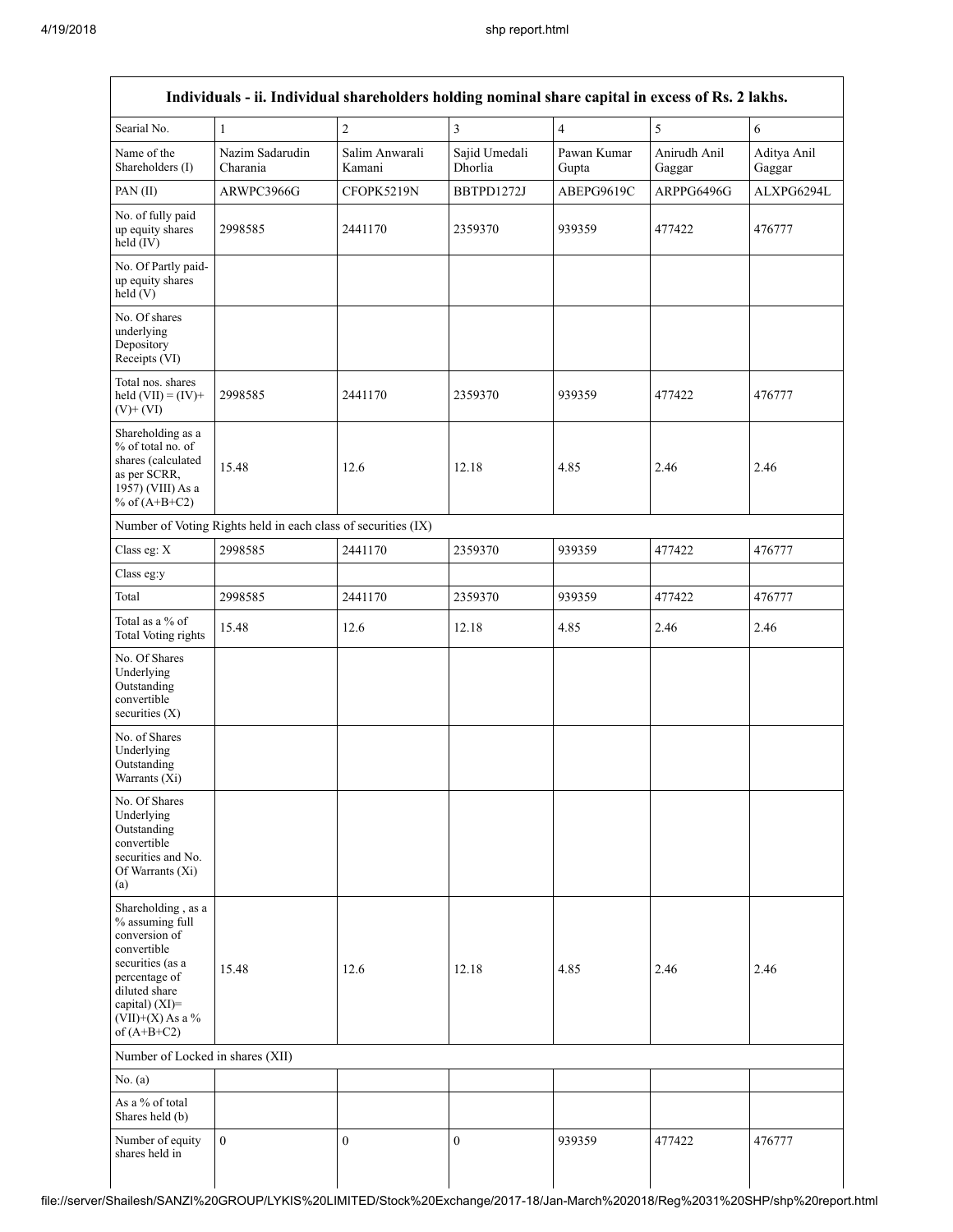| dematerialized<br>form $(XIV)$  |  |  |  |  |  |  |  |  |  |
|---------------------------------|--|--|--|--|--|--|--|--|--|
| Reason for not providing PAN    |  |  |  |  |  |  |  |  |  |
| Reason for not<br>providing PAN |  |  |  |  |  |  |  |  |  |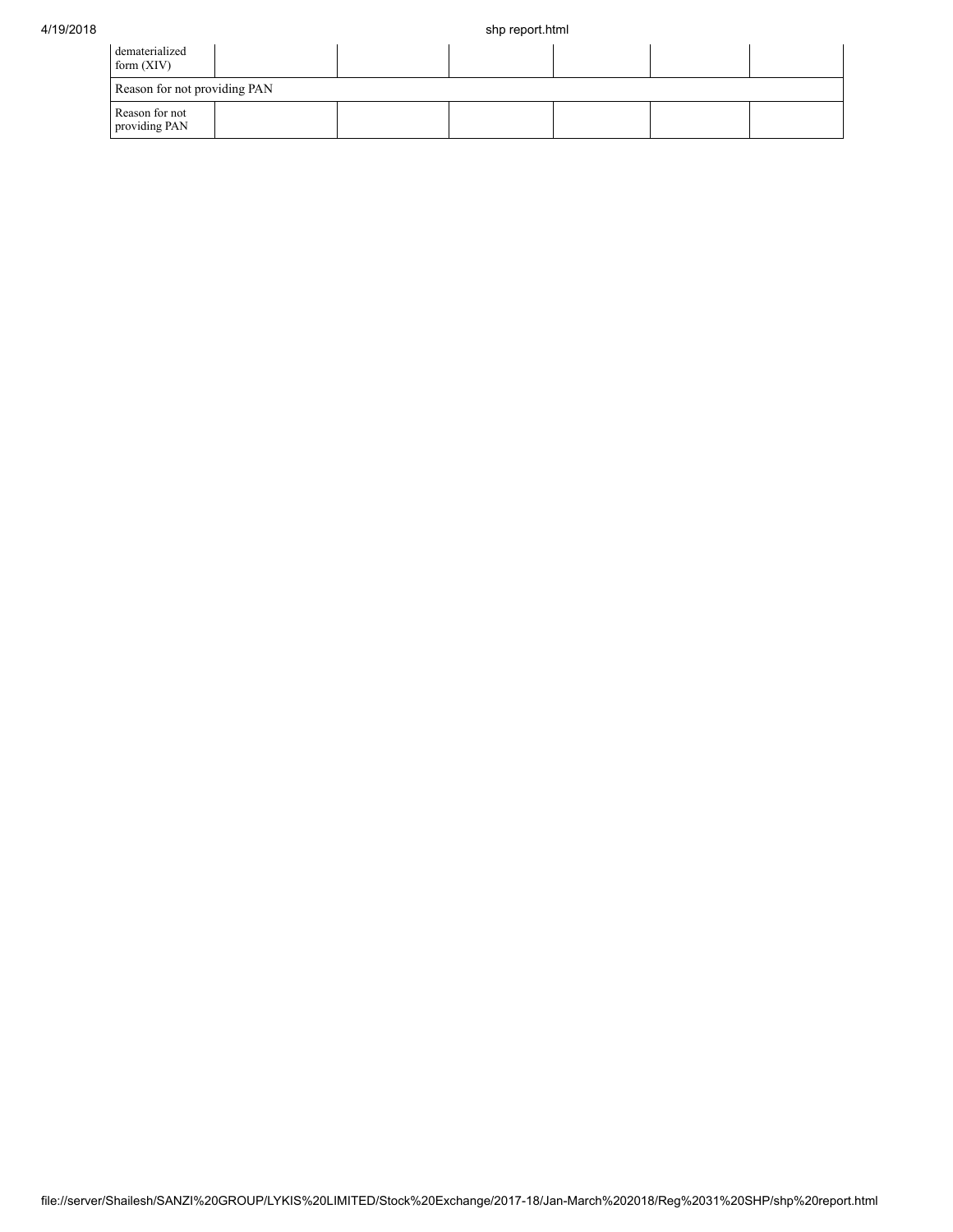Г

a l

| Individuals - ii. Individual shareholders holding nominal share capital in excess of Rs. 2 lakhs.                                                                                    |                                                               |  |  |  |  |  |  |
|--------------------------------------------------------------------------------------------------------------------------------------------------------------------------------------|---------------------------------------------------------------|--|--|--|--|--|--|
| Searial No.                                                                                                                                                                          |                                                               |  |  |  |  |  |  |
| Name of the<br>Shareholders (I)                                                                                                                                                      | Click here to go back                                         |  |  |  |  |  |  |
| PAN(II)                                                                                                                                                                              | Total                                                         |  |  |  |  |  |  |
| No. of fully paid<br>up equity shares<br>$held$ (IV)                                                                                                                                 | 9692683                                                       |  |  |  |  |  |  |
| No. Of Partly paid-<br>up equity shares<br>held(V)                                                                                                                                   |                                                               |  |  |  |  |  |  |
| No. Of shares<br>underlying<br>Depository<br>Receipts (VI)                                                                                                                           |                                                               |  |  |  |  |  |  |
| Total nos. shares<br>held $(VII) = (IV) +$<br>$(V)$ + $(VI)$                                                                                                                         | 9692683                                                       |  |  |  |  |  |  |
| Shareholding as a<br>% of total no. of<br>shares (calculated<br>as per SCRR,<br>1957) (VIII) As a<br>% of $(A+B+C2)$                                                                 | 50.03                                                         |  |  |  |  |  |  |
|                                                                                                                                                                                      | Number of Voting Rights held in each class of securities (IX) |  |  |  |  |  |  |
| Class eg: X                                                                                                                                                                          | 9692683                                                       |  |  |  |  |  |  |
| Class eg:y                                                                                                                                                                           |                                                               |  |  |  |  |  |  |
| Total                                                                                                                                                                                | 9692683                                                       |  |  |  |  |  |  |
| Total as a % of<br><b>Total Voting rights</b>                                                                                                                                        | 50.03                                                         |  |  |  |  |  |  |
| No. Of Shares<br>Underlying<br>Outstanding<br>convertible<br>securities (X)                                                                                                          |                                                               |  |  |  |  |  |  |
| No. of Shares<br>Underlying<br>Outstanding<br>Warrants (Xi)                                                                                                                          |                                                               |  |  |  |  |  |  |
| No. Of Shares<br>Underlying<br>Outstanding<br>convertible<br>securities and No.<br>Of Warrants (Xi)<br>(a)                                                                           |                                                               |  |  |  |  |  |  |
| Shareholding, as a<br>% assuming full<br>conversion of<br>convertible<br>securities (as a<br>percentage of<br>diluted share<br>capital) (XI)=<br>$(VII)+(X)$ As a %<br>of $(A+B+C2)$ | 50.03                                                         |  |  |  |  |  |  |
| Number of Locked in shares (XII)                                                                                                                                                     |                                                               |  |  |  |  |  |  |
| No. (a)                                                                                                                                                                              |                                                               |  |  |  |  |  |  |
| As a % of total<br>Shares held (b)                                                                                                                                                   |                                                               |  |  |  |  |  |  |
| Number of equity<br>shares held in<br>dematerialized<br>form (XIV)                                                                                                                   | 1893558                                                       |  |  |  |  |  |  |

file://server/Shailesh/SANZI%20GROUP/LYKIS%20LIMITED/Stock%20Exchange/2017-18/Jan-March%202018/Reg%2031%20SHP/shp%20report.html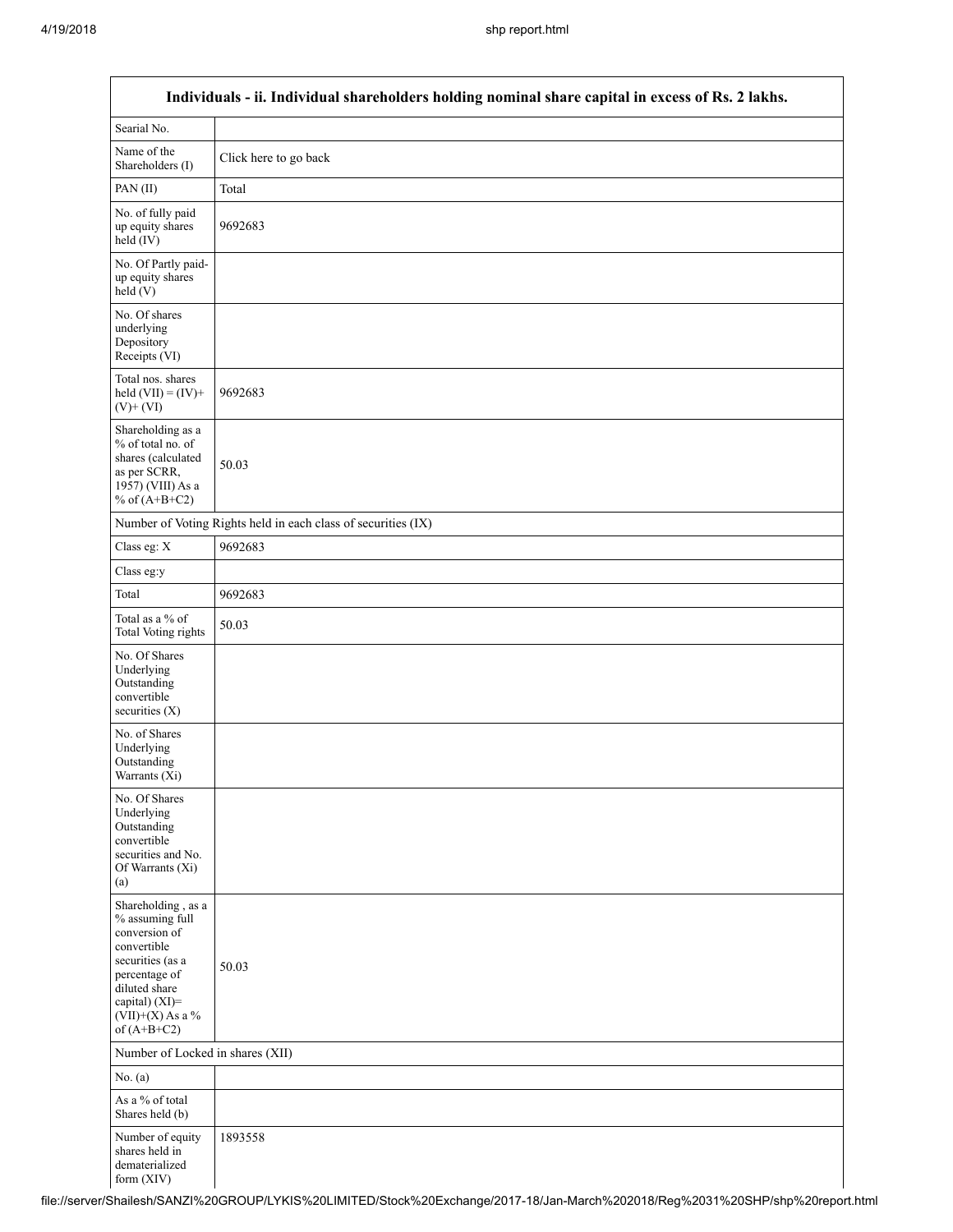| Reason for not providing PAN    |  |  |  |  |  |  |
|---------------------------------|--|--|--|--|--|--|
| Reason for not<br>providing PAN |  |  |  |  |  |  |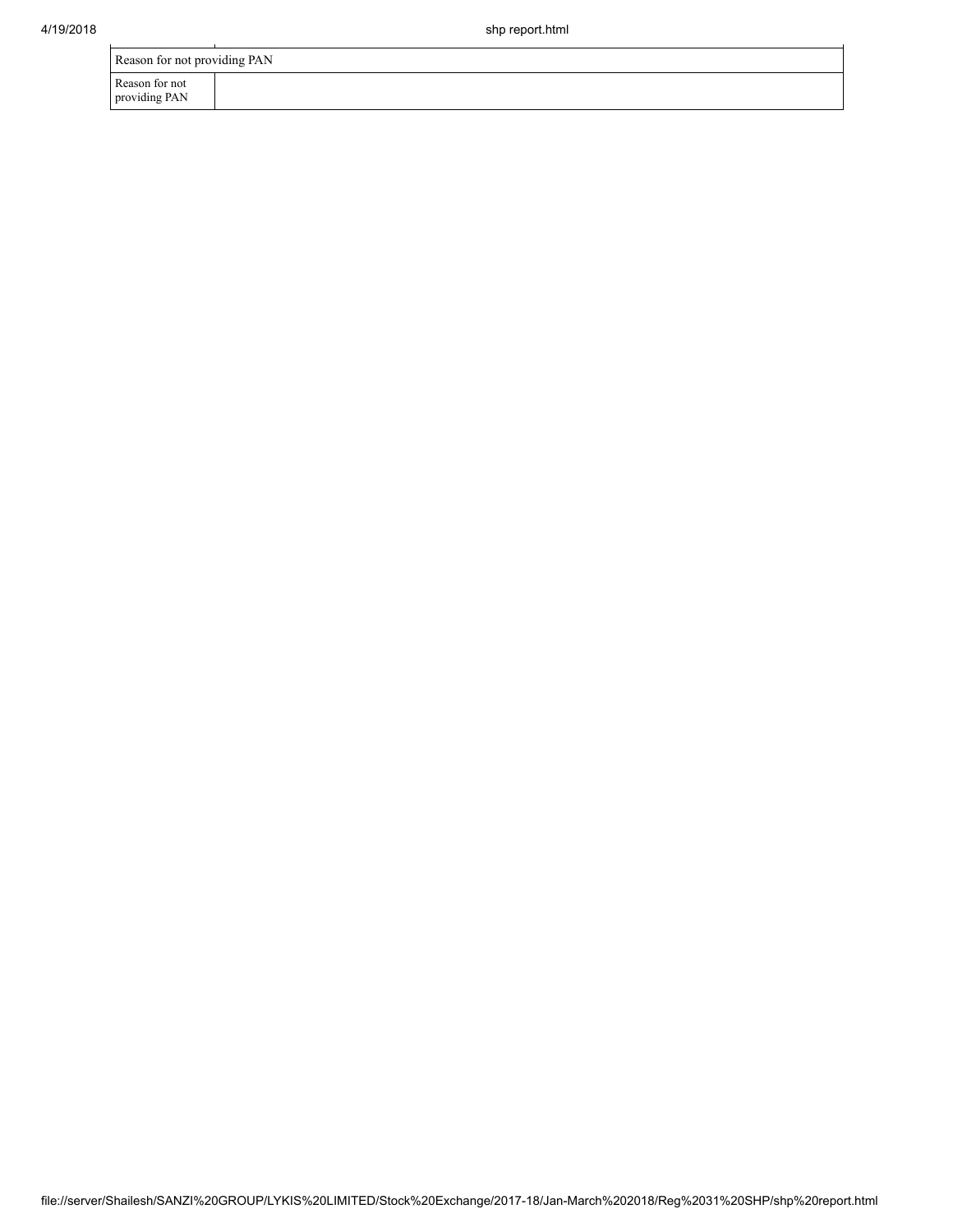| Any Other (specify)                                                                                                                                                                  |              |            |                         |                                        |                       |  |  |  |
|--------------------------------------------------------------------------------------------------------------------------------------------------------------------------------------|--------------|------------|-------------------------|----------------------------------------|-----------------------|--|--|--|
| Searial No.                                                                                                                                                                          | $\mathbf{1}$ | $\sqrt{2}$ | 3                       | $\overline{4}$                         |                       |  |  |  |
| Category                                                                                                                                                                             | LLP          | <b>HUF</b> | <b>Bodies Corporate</b> | <b>Bodies Corporate</b>                |                       |  |  |  |
| Category / More<br>than 1 percentage                                                                                                                                                 | Category     | Category   | Category                | More than 1 percentage of shareholding |                       |  |  |  |
| Name of the<br>Shareholders (I)                                                                                                                                                      |              |            |                         | Vighnhar Holdings Private Limited      | Click here to go back |  |  |  |
| PAN (II)                                                                                                                                                                             |              |            |                         | AAACV8524B                             | Total                 |  |  |  |
| No. of the<br>Shareholders (I)                                                                                                                                                       | 5            | 27         | 59                      | $\mathbf{1}$                           | 91                    |  |  |  |
| No. of fully paid<br>up equity shares<br>$\text{held} (IV)$                                                                                                                          | 53451        | 174626     | 378226                  | 200000                                 | 606303                |  |  |  |
| No. Of Partly paid-<br>up equity shares<br>held $(V)$                                                                                                                                |              |            |                         |                                        |                       |  |  |  |
| No. Of shares<br>underlying<br>Depository<br>Receipts (VI)                                                                                                                           |              |            |                         |                                        |                       |  |  |  |
| Total nos. shares<br>held $(VII) = (IV) +$<br>$(V)$ + $(VI)$                                                                                                                         | 53451        | 174626     | 378226                  | 200000                                 | 606303                |  |  |  |
| Shareholding as a<br>% of total no. of<br>shares (calculated<br>as per SCRR,<br>1957) (VIII) As a<br>% of $(A+B+C2)$                                                                 | 0.28         | 0.9        | 1.95                    | 1.03                                   | 3.13                  |  |  |  |
| Number of Voting Rights held in each class of securities (IX)                                                                                                                        |              |            |                         |                                        |                       |  |  |  |
| Class eg: X                                                                                                                                                                          | 53451        | 174626     | 378226                  | 200000                                 | 606303                |  |  |  |
| Class eg:y                                                                                                                                                                           |              |            |                         |                                        |                       |  |  |  |
| Total                                                                                                                                                                                | 53451        | 174626     | 378226                  | 200000                                 | 606303                |  |  |  |
| Total as a % of<br><b>Total Voting rights</b>                                                                                                                                        | 0.28         | 0.9        | 1.95                    | 1.03                                   | 3.13                  |  |  |  |
| No. Of Shares<br>Underlying<br>Outstanding<br>convertible<br>securities $(X)$                                                                                                        |              |            |                         |                                        |                       |  |  |  |
| No. of Shares<br>Underlying<br>Outstanding<br>Warrants (Xi)                                                                                                                          |              |            |                         |                                        |                       |  |  |  |
| No. Of Shares<br>Underlying<br>Outstanding<br>convertible<br>securities and No.<br>Of Warrants (Xi)<br>(a)                                                                           |              |            |                         |                                        |                       |  |  |  |
| Shareholding, as a<br>% assuming full<br>conversion of<br>convertible<br>securities (as a<br>percentage of<br>diluted share<br>capital) (XI)=<br>$(VII)+(X)$ As a %<br>of $(A+B+C2)$ | 0.28         | 0.9        | 1.95                    | 1.03                                   | 3.13                  |  |  |  |
| Number of Locked in shares (XII)                                                                                                                                                     |              |            |                         |                                        |                       |  |  |  |
| No. (a)                                                                                                                                                                              |              |            |                         |                                        |                       |  |  |  |

file://server/Shailesh/SANZI%20GROUP/LYKIS%20LIMITED/Stock%20Exchange/2017-18/Jan-March%202018/Reg%2031%20SHP/shp%20report.html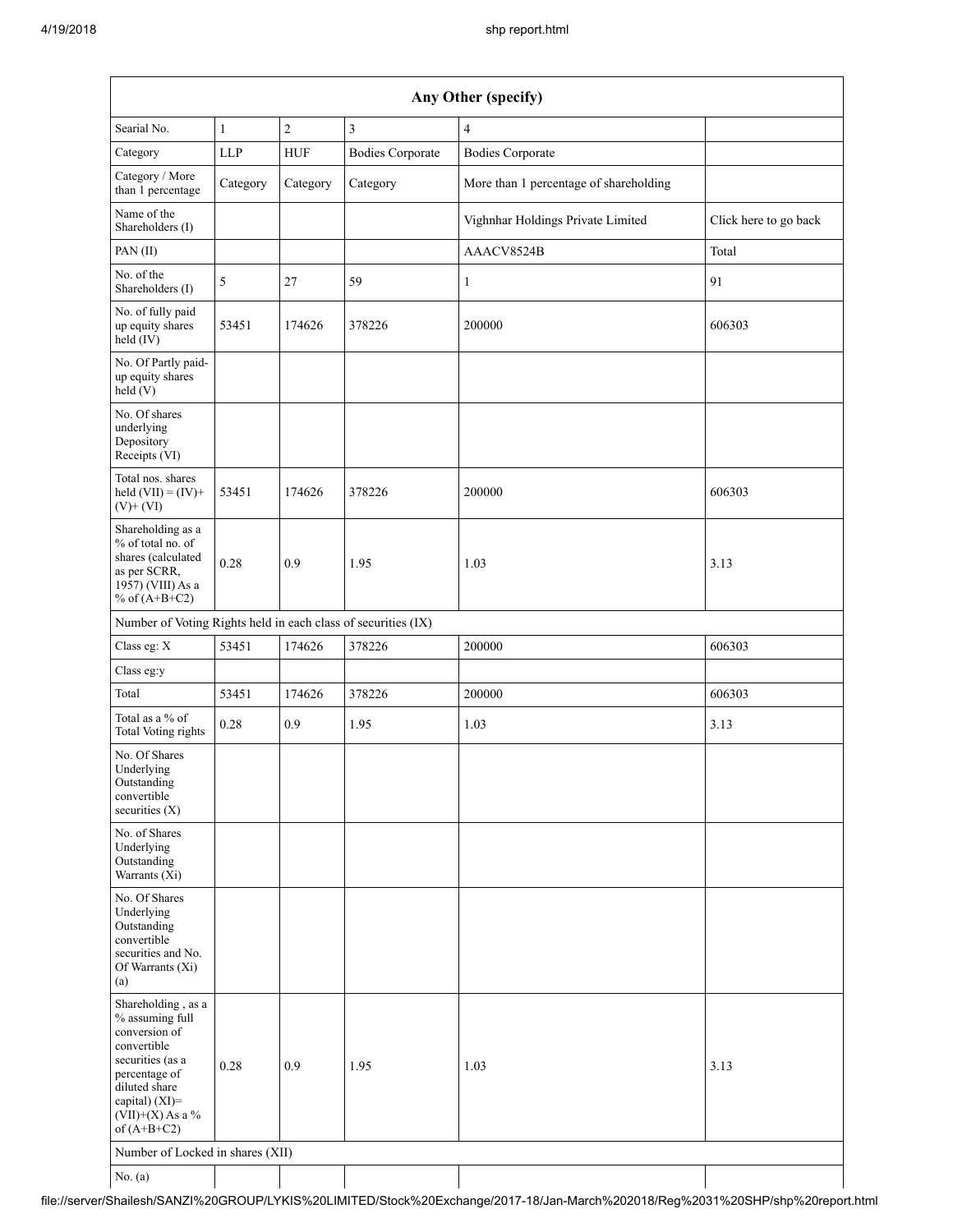| As a % of total<br>Shares held (b)                                   |       |       |        |        |        |  |  |
|----------------------------------------------------------------------|-------|-------|--------|--------|--------|--|--|
| Number of equity<br>shares held in<br>dematerialized<br>form $(XIV)$ | 53451 | 14626 | 363126 | 200000 | 431203 |  |  |
| Reason for not providing PAN                                         |       |       |        |        |        |  |  |
| Reason for not<br>providing PAN                                      |       |       |        |        |        |  |  |